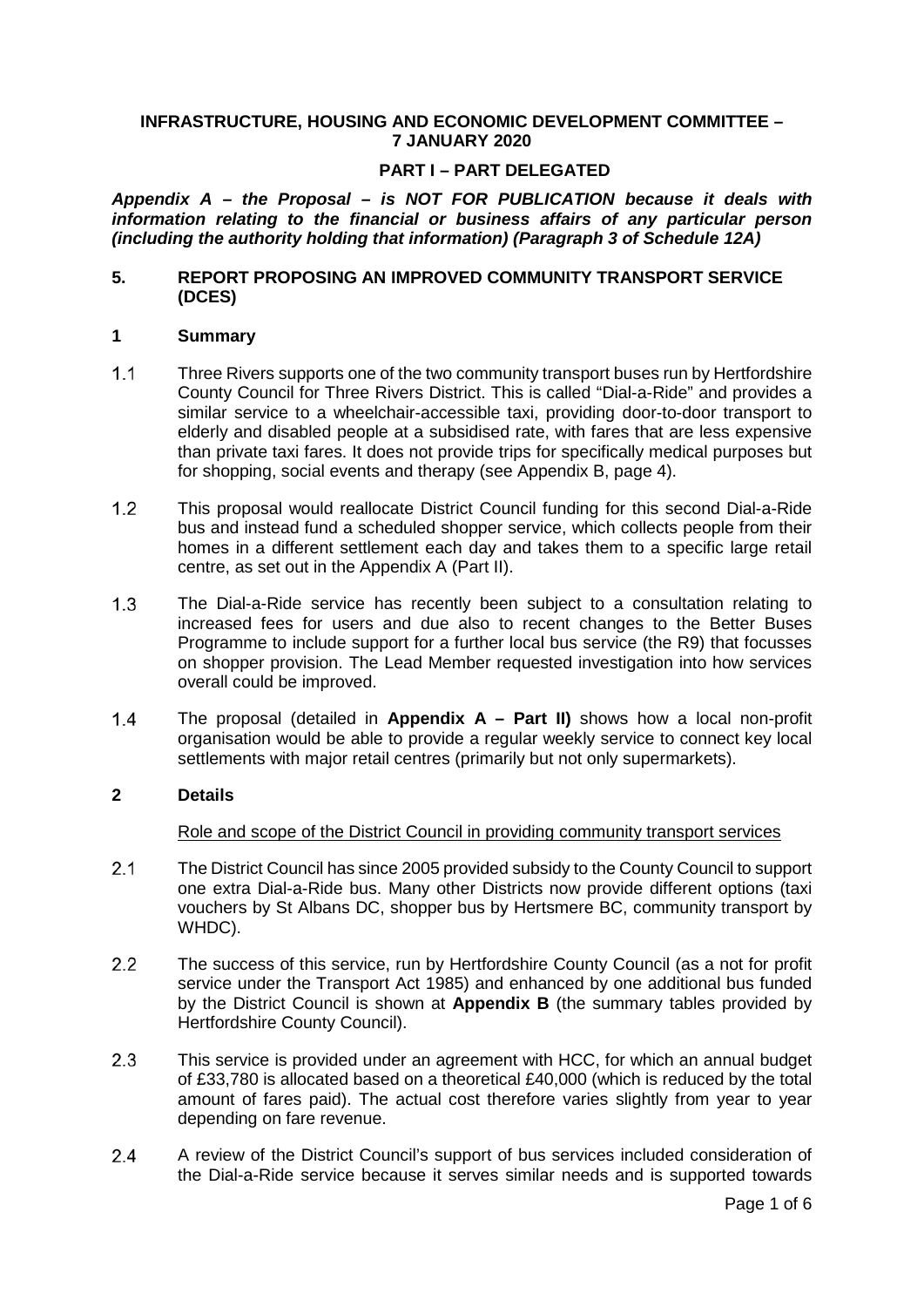similar corporate objectives. The relevant committee at that time determined not to change the Dial-a-Ride service but requested investigation into how it could be improved to provide better value for residents of the Three Rivers District.

- 2.5 This request resulted from the identification of several issues stemming from the generic nature of the service and the fact that it is run on a County-wide, not local, basis. These are summarised below. The report also noted that several Better Buses services supported by the District Council primarily serve the shopping needs of older residents who have no access to a car or any supermarket nearby.
- $2.6$ The District Council has little real control over the details of the contract with Hertfordshire County Council. HCC officers are supportive but the County Council is inflexible on changes to the contract as it is considered an internal service that District Councils can buy into but not influence. As a result, many trips made on the supported bus are made by residents of other districts, such as Hertsmere Borough, which do not subsidise Dial-a-Ride.
- $2.7$ The figures provided by the County Council 2018/19 show that 42% of trips on the 'Three Rivers bus' were made by residents of the District, with 53% being made by residents of other Districts. This comprises 45% of journeys made by Watford residents and 10% journeys by residents of Hertsmere, with small numbers from St. Albans and Dacorum.
- $2.8$ Many other Hertfordshire District Councils including St. Albans District Council and Hertsmere Borough Council have withdrawn their support for the Hertfordshire County Council Dial-a-Ride bus. Three Rivers District Council is effectively funding the journeys of residents of other Districts at over £16,000 each year, with funding of nearly £19,000 supporting residents of Three Rivers.

# **Contract costs**

- The current cost per trip is around £10.84, split between a fare of £2.49 and subsidy 2.9 from TRDC of £8.35. TRDC funds 73% of the cost of each trip. The total subsidy by TRDC for trips made by non-district residents (1929 trips compared with 2313 trips by residents) was £12,446.
- $2.10$ In October 2019, the District Council was consulted on a proposed fare increase from the current fare (£1.90 for the first mile + 45p per mile) to £2.10 for the first mile + 50p per mile). The District Council contribution would not be reduced by this proposal. A ten-mile trip would therefore rise from £5.95 to £6.60.
- $2.11$ This compares with fares for Hackney Carriages (also wheelchair-accessible) of £2.80 for the first 0.6 miles then to around £1.67 per mile (the ten-mile trip would therefore cost around £17.83). There are 15 of these and also 45 private hire vehicles adapted for wheelchair use, registered in the District.

# **3 Options**

# **1) Retain current service with increased fares**

 $3.1$ This would continue to provide trips to a variety of destinations including for social purposes, as a supplement to the regular HCC-supported bus, at similar costs to those reported in section 2.9. It is expected that increased fares will apply in future.

# **2) New Shopper service**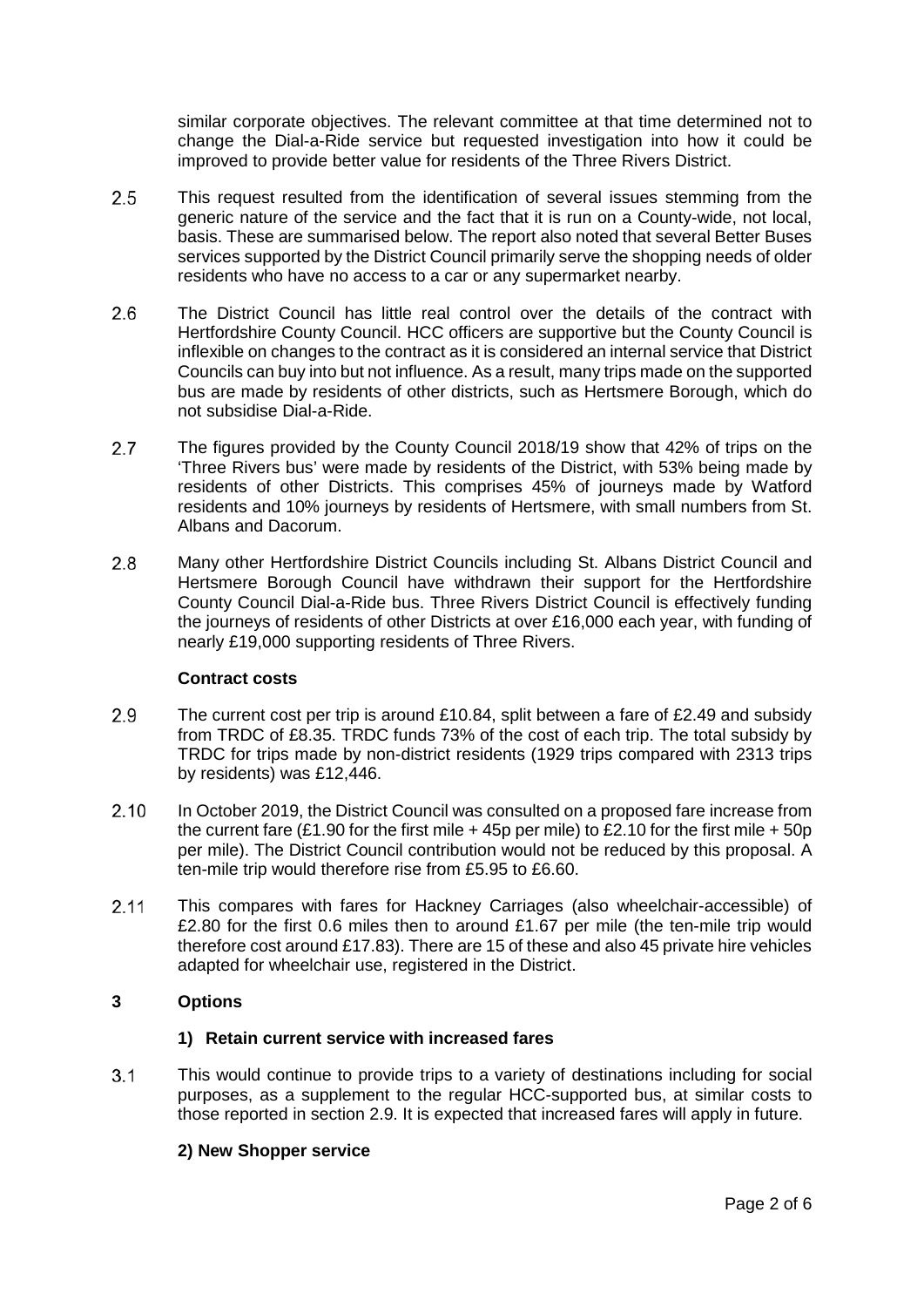- $3.2$ The proposed service would provide a shopping service, based on a five-day service, connecting each key settlement with a major retail location, with total trip length of three hours, for up to 14 passengers on each trip, from the same user groups as those served by Dial-a-ride.
- $3.3$ As the focus would be on providing a dedicated shopper service to every key settlement in the District, this would be a different service to Dial-a-ride, which would continue with one bus supported by HCC.
- $3.4$ Over 6,500 trips would be available (compared with just over 4,200 on Dial-a-ride last year). Being scheduled, the service can connect more people with a shopping destination than the Dial-a-ride service, which is on-demand.
- $3.5$ The key benefit would be that older and disabled people in every settlement would have access to a shopper service which would work more efficiently than the multipurpose Dial-a-ride service, which acts effectively as a subsidised accessible taxi service.
- $3.6$ The draft schedule (**Appendix A**, page 3 – Part II) sets out how this could work. The service currently operates in other Districts, to very similar standards to Dial-a-ride, using low-floor buses to collect users from their door. Drivers are paid, not volunteers, to ensure that they are always available.
- $3.7$ The fare would be £3 each way (£1 for carers). In the case of a ten-mile round trip this would be slightly lower than the cost proposed by HCC for Dial-a-ride. Service costs per trip would fall, with subsidy from TRDC of around £6 per trip, which is £2.35 less than the typical subsidy per Dial-a-ride trip.
- $3.8$ For a five-mile round trip, costing the customer £4.10 by Dial-a-ride, the cost would be £1.90 higher. Officers estimate that most trips would fall between these figures, being of 7 to 8 miles total distance. The service would make better use of the significant TRDC funding that currently supports people resident in other districts.
- $3.9$ There would therefore be a cost increase from the current subsidy (annually budgeted at £33,780) to £40,000 and fares would change from an expected £2.10  $+$  50p per mile to a flat fee of £3 each way.
- $3.10$ The proposal set out at Appendix  $A - Part II$  also promotes the benefits of better social interaction found on existing trips.

# **4 Policy/Budget Reference and Implications**

- $4.1$ The recommendations in this report are within the Council's agreed policy but not entirely within the Council's agreed budgets, which are developed to contribute towards the corporate objectives included in:
	- Three Rivers Community Strategy 2018 to 2021
	- Three Rivers District Council Strategic Plan 2018 to 2021

# **5 Financial Implications**

 $5.1$ The budget to subsidise the current discretionary Dial-a-ride service is £33,780 each year, the proposed new initiative for community transport service requires a subsidy of £40,000 pa which covers the whole cost of one bus.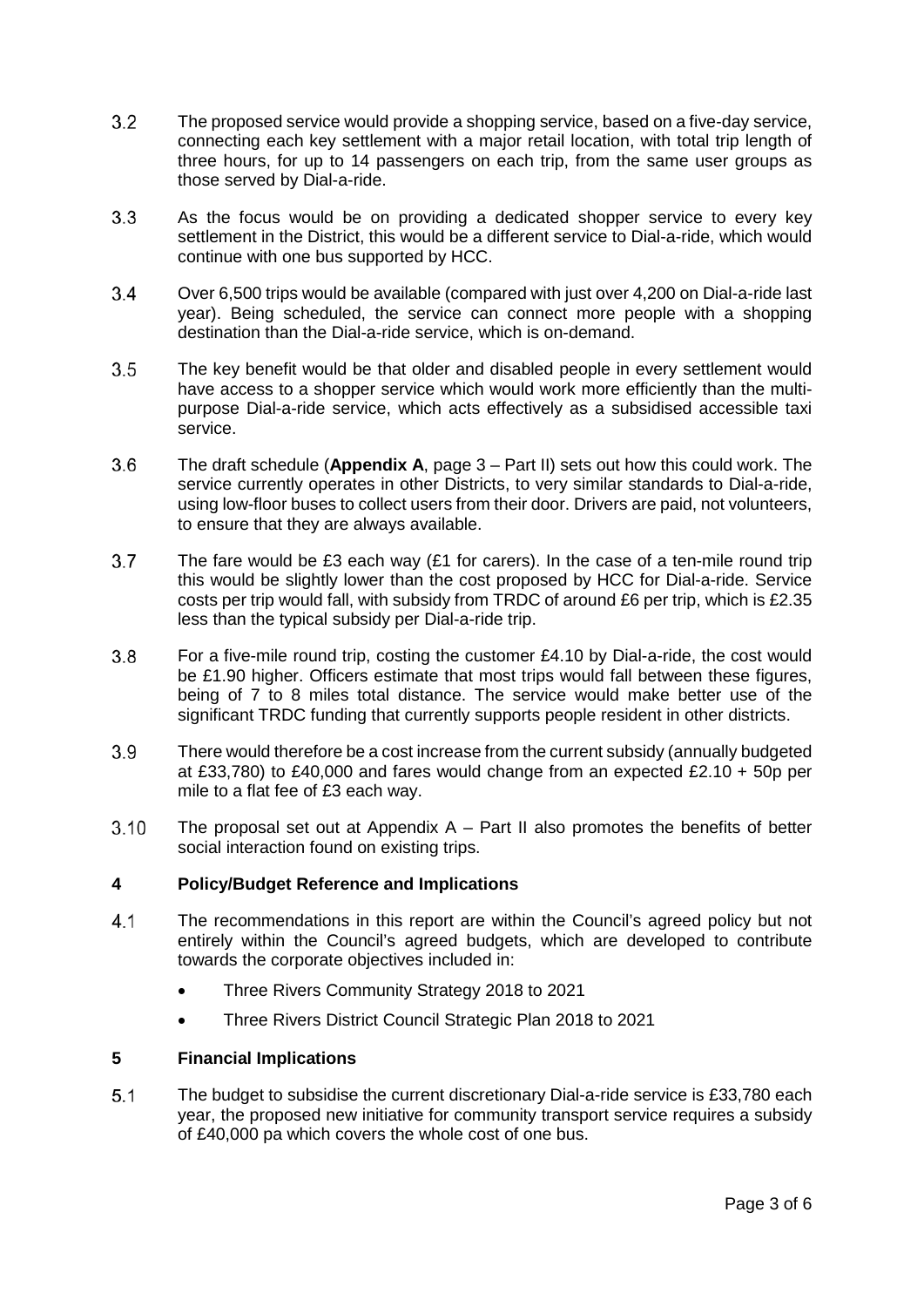- $5.2$ The cost will cover a five-day service, providing trips connecting each key settlement with a major retail location.
- 5.3 The additional cost can either be zero, or around £6,220, depending on whether this is assessed based on the legal agreement with the current service provider, or based on the amount of funding that is considered currently to be allocated (in which case this amount is short of the full commitment).
- 5.4 The overall allocation in support of sustainable transport services stands currently at around £120,000 (for Better Buses and Dial-a-ride) and it is possible that this proposed service could supplement other provision enabling reconsideration of other services currently funded through these budgets.

### **6 Legal Implications**

6.1 The proposal would require a legal agreement with the service provider. It is possible that a full public procurement exercise would need to be undertaken. This depends upon whether the value of the contract over the agreed term exceeds £190,000.

# **7 Equal Opportunities Implications**

 $7.1$ Relevance Test

| Equality<br>completed<br>for<br>Impact?                       | Has a relevance test been $\vert$ No – there is no change in the nature of service<br>provision which would provide identical services<br>to the same groups, but with a focus on shopper<br>provision. The statutory DaR bus will be<br>unchanged and still available for other trips. |
|---------------------------------------------------------------|-----------------------------------------------------------------------------------------------------------------------------------------------------------------------------------------------------------------------------------------------------------------------------------------|
| Did<br>the.<br>relevance<br>impact  <br>full<br>conclude<br>a | test   No $-$ matter will be reviewed through on-going<br>consultation.                                                                                                                                                                                                                 |
| assessment was required?                                      |                                                                                                                                                                                                                                                                                         |

#### **8 Staffing Implications**

 $8.1$ The proposal has no impact on staffing. The Better Buses Programme sets out the core annual work of the Transport & Parking team, overseen by the Head of Regulatory Services.

### **9 Environmental Implications, Community Safety Implications, Customer Services Centre Implications, Communications and Website Implications**

 $9.1$ None specific.

#### **10 Public Health implications**

11 There are no implications to the District Council.

#### **12 Risk and Health & Safety Implications**

12.1 The Council has agreed its risk management strategy which can be found on the website at http://www.threerivers.gov.uk. In addition, the risks of the proposals in the report have also been assessed against the Council's duties under Health and Safety legislation relating to employees, visitors and persons affected by our operations. The risk management implications of this report were detailed below.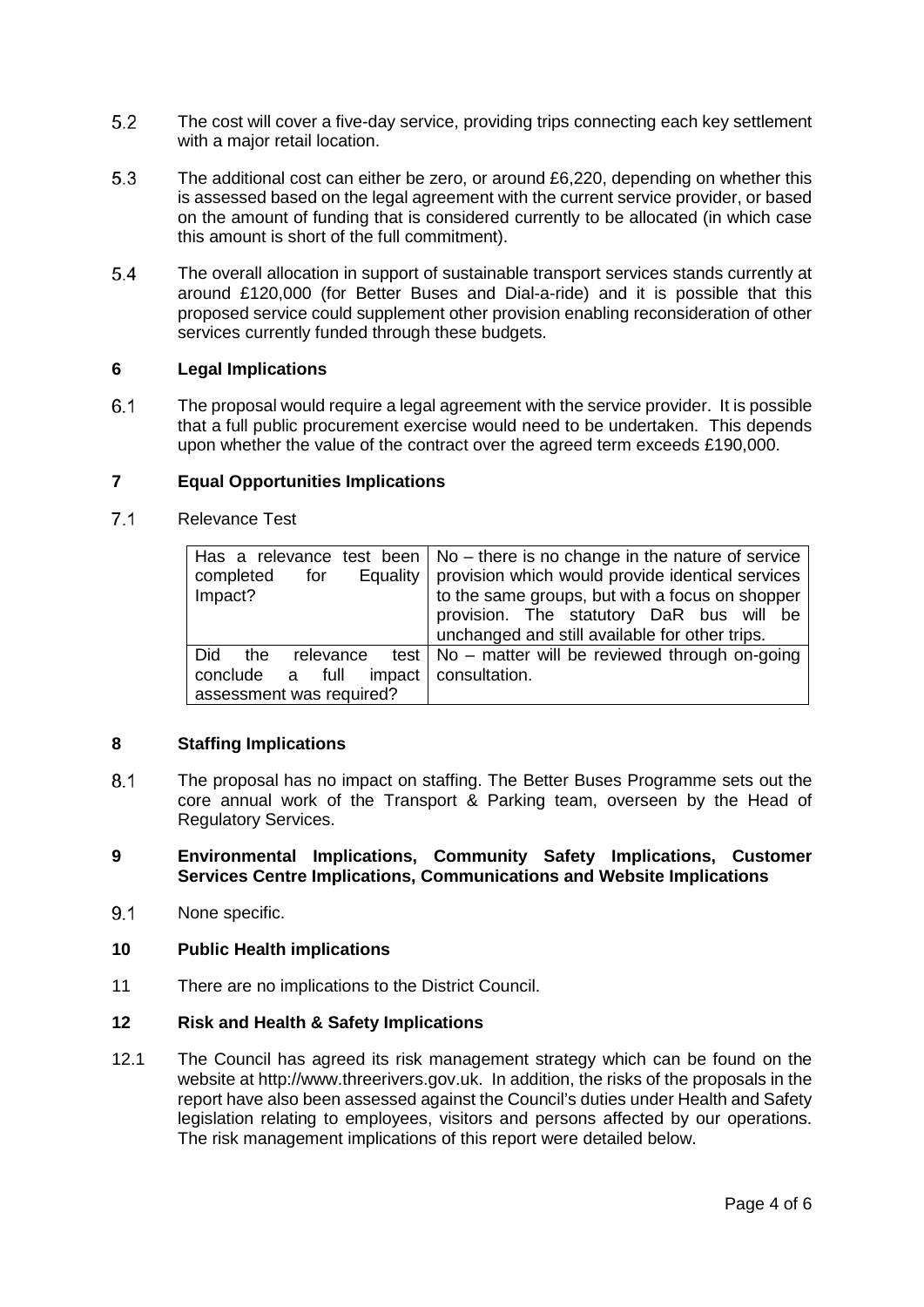12.2 The subject of this report is **not** covered by the Regulatory Service Plan. Any risks resulting from this report will be included in the risk register and, if necessary, managed within this/these plan(s).

| <b>Nature of Risk</b> | <b>Consequen</b><br>ce | <b>Suggested</b><br><b>Control</b><br><b>Measures</b> | <b>Response</b><br>(tolerate, treat<br>terminate,<br>transfer) | <b>Risk Rating</b><br><i>(combination</i><br>of likelihood<br>and impact) |
|-----------------------|------------------------|-------------------------------------------------------|----------------------------------------------------------------|---------------------------------------------------------------------------|
| None.                 |                        |                                                       |                                                                |                                                                           |
|                       |                        |                                                       |                                                                |                                                                           |

The above risks were scored using the matrix below. The Council has determined its aversion to risk and is prepared to tolerate risks where the combination of impact and likelihood scores 6 or less.

|                                                                                                                                                                                                                                                                                                     |                                                                                  | Low           | <b>High</b>    | <b>Very High</b>       | <b>Very High</b>    |  |
|-----------------------------------------------------------------------------------------------------------------------------------------------------------------------------------------------------------------------------------------------------------------------------------------------------|----------------------------------------------------------------------------------|---------------|----------------|------------------------|---------------------|--|
|                                                                                                                                                                                                                                                                                                     | Very Likely -<br>4<br>Low<br>$\mathbf{3}$<br>Likelihood<br>Low<br>$\overline{2}$ |               | 8              | 12                     | 16                  |  |
|                                                                                                                                                                                                                                                                                                     |                                                                                  | <b>Medium</b> | <b>High</b>    | <b>Very High</b>       |                     |  |
|                                                                                                                                                                                                                                                                                                     |                                                                                  |               | $6\phantom{1}$ | $\boldsymbol{9}$       | 12                  |  |
|                                                                                                                                                                                                                                                                                                     |                                                                                  | Low           | <b>Medium</b>  | <b>High</b>            |                     |  |
|                                                                                                                                                                                                                                                                                                     |                                                                                  |               | 4              | $6\phantom{a}$         | 8                   |  |
|                                                                                                                                                                                                                                                                                                     |                                                                                  | Low           | Low            | Low                    | Low                 |  |
|                                                                                                                                                                                                                                                                                                     | Remote                                                                           | 1             | $\overline{2}$ | 3                      | $\overline{\bf{4}}$ |  |
|                                                                                                                                                                                                                                                                                                     |                                                                                  |               | <b>Impact</b>  |                        |                     |  |
|                                                                                                                                                                                                                                                                                                     |                                                                                  | Low           |                | -----------▶ High      |                     |  |
|                                                                                                                                                                                                                                                                                                     | <b>Likelihood Score</b><br><b>Impact Score</b>                                   |               |                |                        |                     |  |
|                                                                                                                                                                                                                                                                                                     | 4 (Catastrophic)                                                                 |               |                | 4 (Very Likely (≥80%)) |                     |  |
|                                                                                                                                                                                                                                                                                                     | 3 (Critical)                                                                     |               |                | 3 (Likely (21-79%))    |                     |  |
|                                                                                                                                                                                                                                                                                                     | 2 (Significant)                                                                  |               |                | 2 (Unlikely (6-20%))   |                     |  |
|                                                                                                                                                                                                                                                                                                     | 1 (Marginal)                                                                     |               |                | 1 (Remote (≤5%))       |                     |  |
| In the officers' opinion none of the new risks above, were they to come about, would<br>seriously prejudice the achievement of the Strategic Plan and were therefore<br>operational risks. The effectiveness of the management of operational risks is<br>reviewed by the Audit Committee annually. |                                                                                  |               |                |                        |                     |  |

12.3 In the officers' opinion none of the new risks above, were they to come about, would seriously prejudice the achievement of the Strategic Plan and were therefore operational risks. The effectiveness of the management of operational risks is reviewed by the Audit Committee annually.